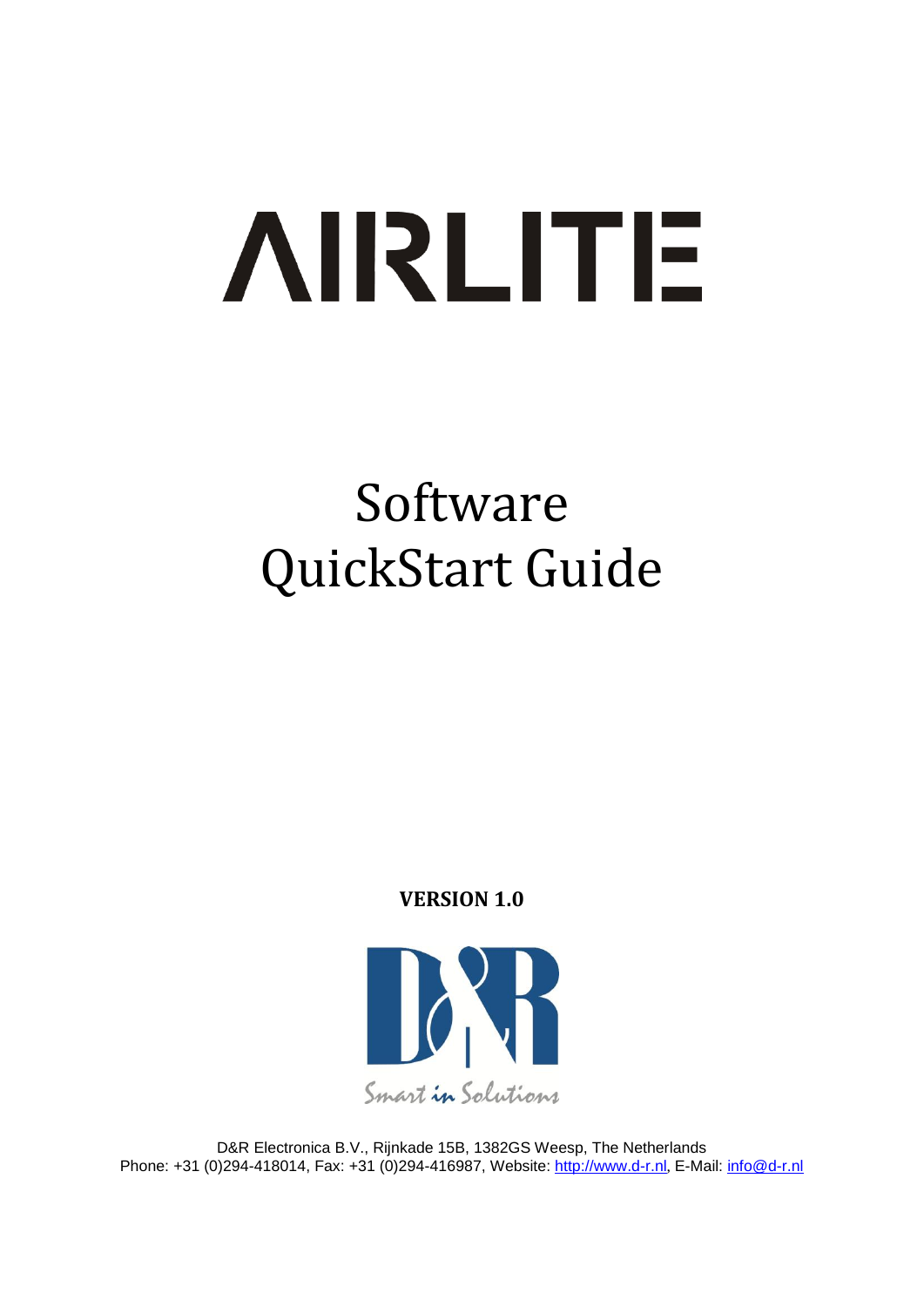# **Inhoud**

| 2.3 |  |  |
|-----|--|--|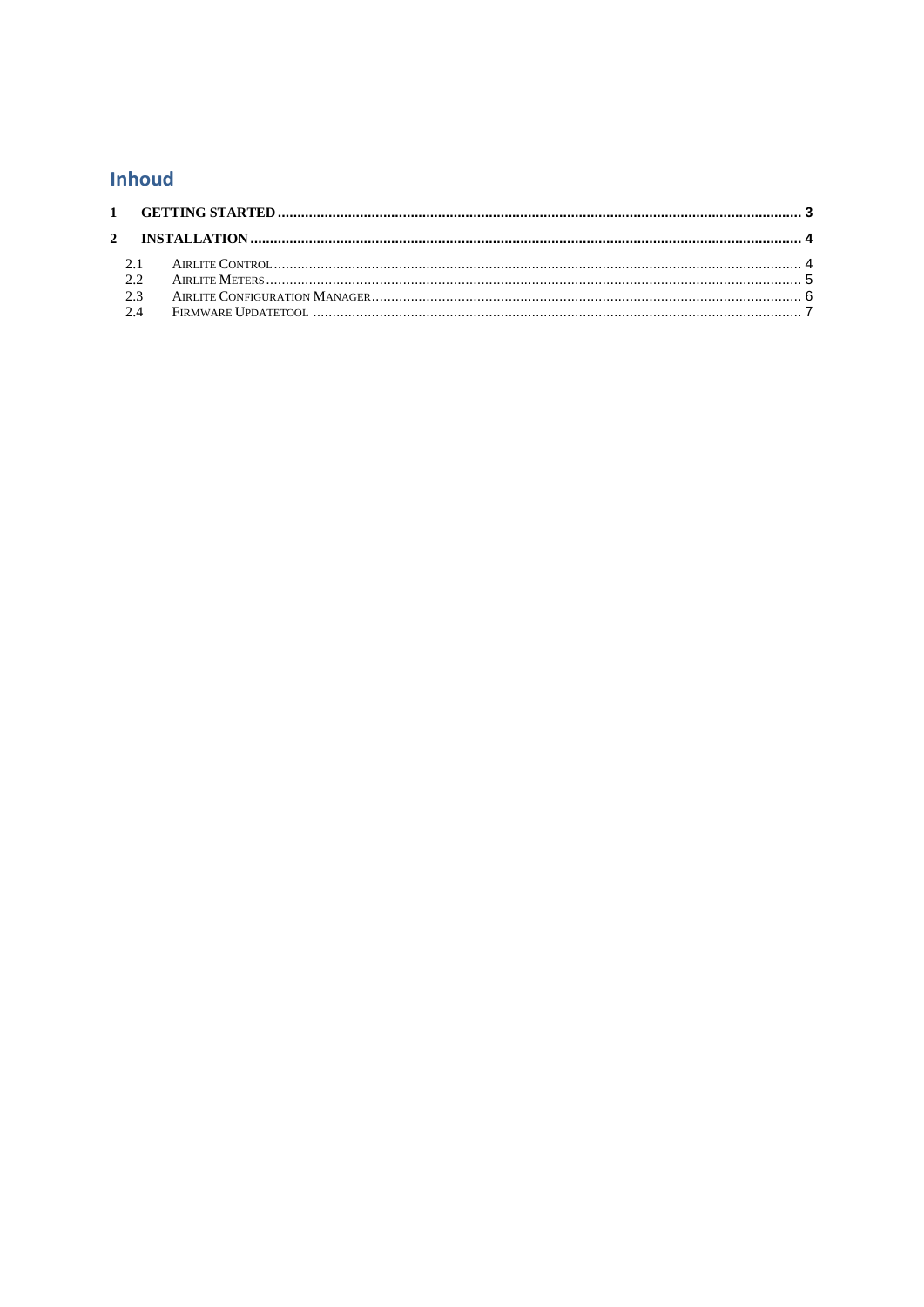# <span id="page-2-0"></span>**1 Getting started**

- 1) Download the AIRLITE SOFTWARE PACK from [www.d-r.nl](http://www.d-r.nl/) http://www.d-r.nl/assets/airlite-software-pack.zip (windows) http://www.d-r.nl/assets/airlite-software-pack-mac.zip (apple)
- 2) Extract the zip-archive to a local folder.
- 3) The folder contains the following items:
	- *Airlite Control vx.x.x.x – Setup.exe*
	- *Airlite Meters vx.x.x.x – Setup.exe*
	- *Airlite Configuration Manager vx.x.x.x – Setup.exe*
	- *Firmware Updatetool vx.x – Setup.exe*
	- *Software QuickStart.pdf*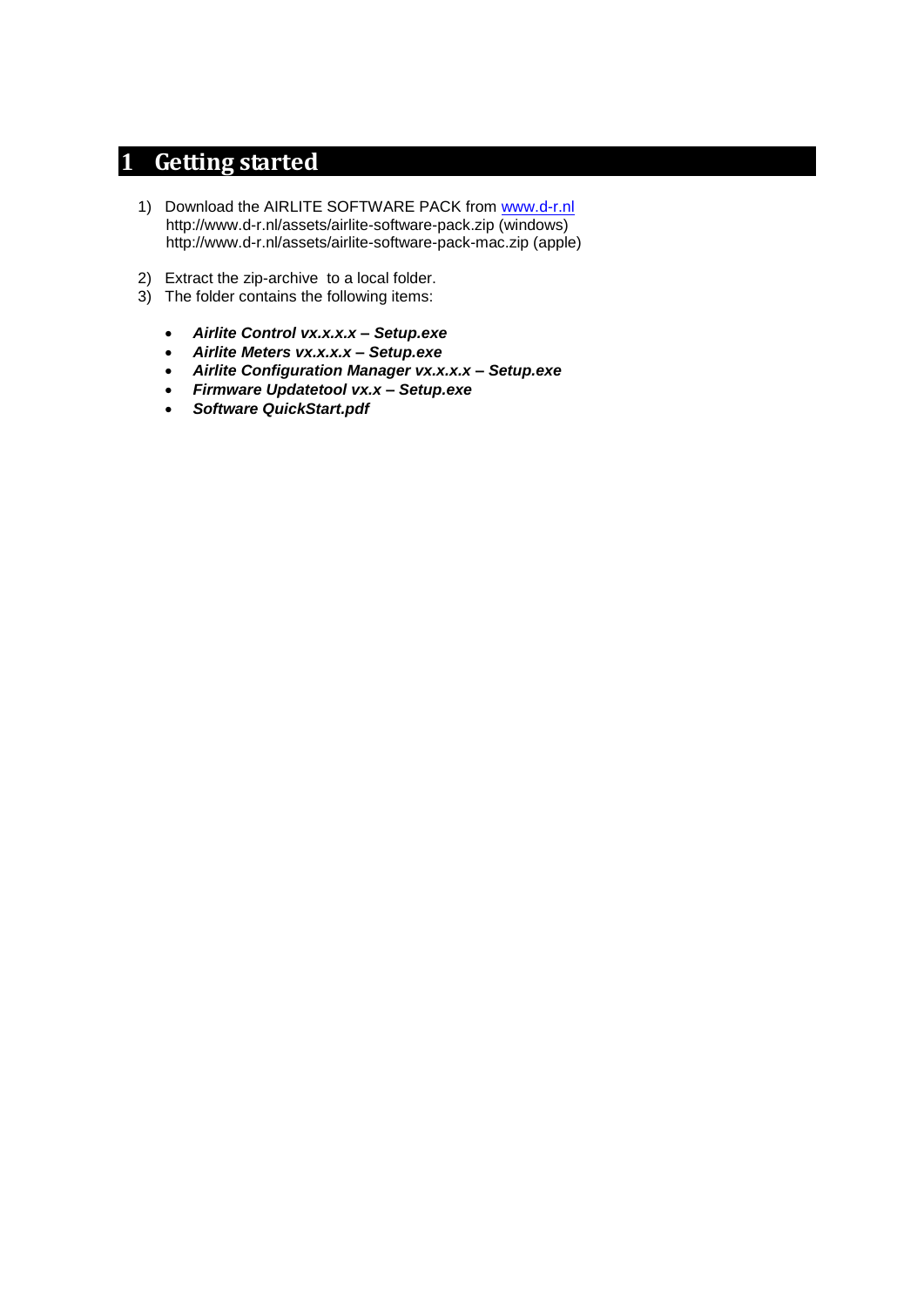# <span id="page-3-0"></span>**2 Installation**

#### <span id="page-3-1"></span>*2.1 Airlite Control*



**Airlite Control** is required to install to provide a communication interface between the Airlite console and other applications (i.e. Airlite Meters).

The application runs at the background and connects to the console automatically when its USB-main port is connected to the PC.

- 1) Double click on *Airlite Control vx.x.x.x – Setup.exe*
- 2) Follow the installation instructions on the screen
- 3) If installation was successful you will see the **Airlite Control** icon in the taskbar
- *4)* Richt-click on the icon and click on

| Airlite Control v1.0.434.0                            | $\mathbf{x}$<br>$\equiv$                          |
|-------------------------------------------------------|---------------------------------------------------|
| UDP/IP Ports                                          | <b>Status</b>                                     |
| $\overline{\mathbb{V}}$ Use defaults $\left(1\right)$ | <b>RECEIVED:</b><br>758                           |
| Transmit<br><b>METERING:</b><br>19548                 | TRANSMITTED:<br>$\overline{0}$                    |
| CONFIG:<br>19549                                      | <b>CLIENTS ACTIVE:</b><br>0                       |
| <b>CUSTOM:</b><br>19550                               | Interface                                         |
| Receive<br>LISTEN:<br>19551                           | <b>Start</b><br>Stop<br>Auto Connect 2<br>running |
|                                                       |                                                   |

*Settings*

- *5)* Make sure the two checkboxes are checked and close the window
- *6)* Connect the USB-main port of the console with the PC
- *7)* **Airlite Control** automatically starts running when a console is connected:

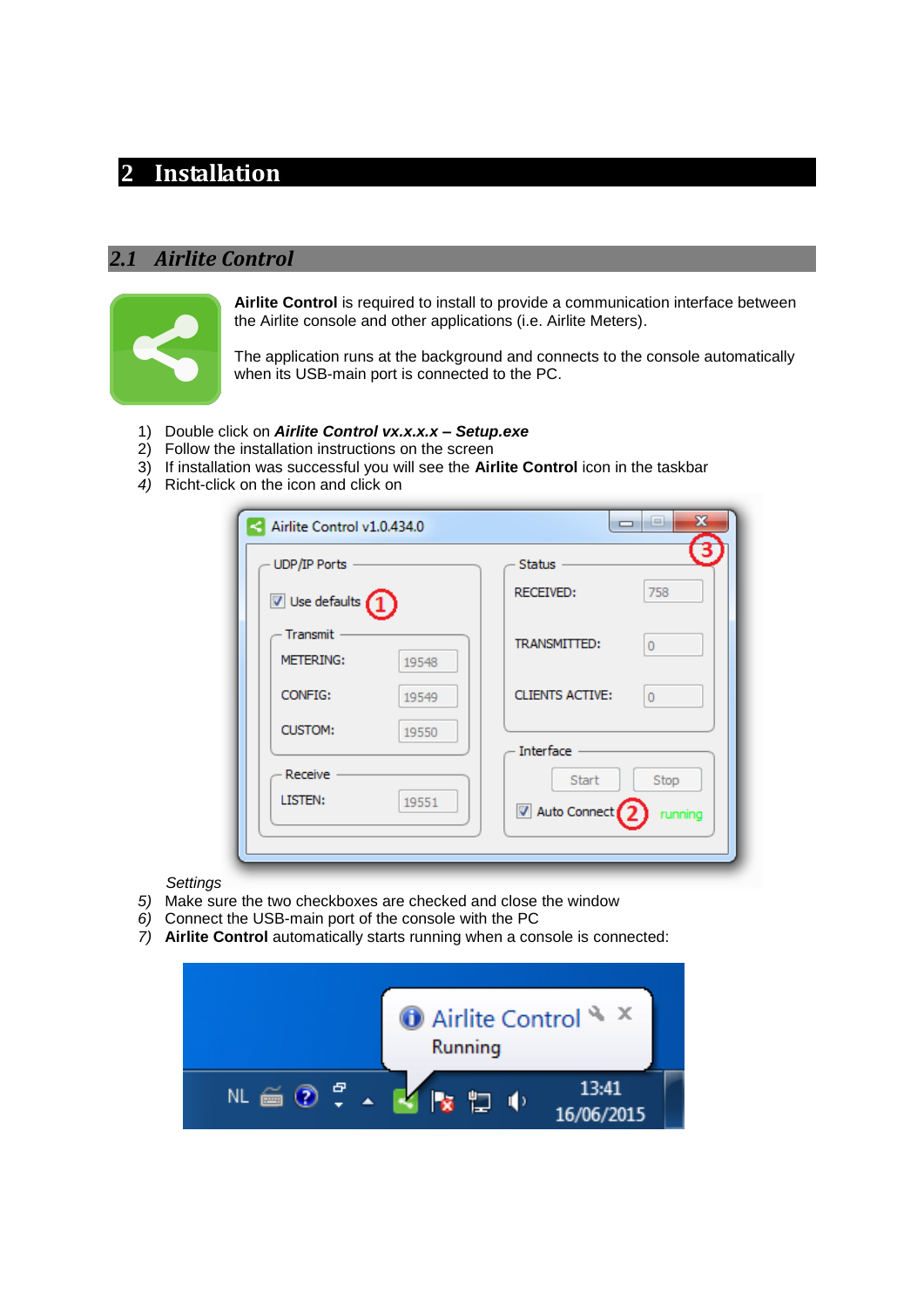### <span id="page-4-0"></span>*2.2 Airlite Meters*



**Airlite Meters** is an application which shows metering levels and states of the Airlite console.

The eight channel and NONSTOP indicators can also be used as remote control by clicking on it.

- 1) Double click on *Airlite Meters vx.x.x.x – Setup.exe*
- 2) Follow the installation instructions on the screen
- 3) Double click on the icon on your desktop to run the application
- 4) Press the settings symbol in the upper right corner



- 5) Set remote host to: *127.0.0.1*
- 6) Check the *Use defaults* checkbox and press [OK]
- 7) A green line below the D&R logo indicates the application is online (receiving data)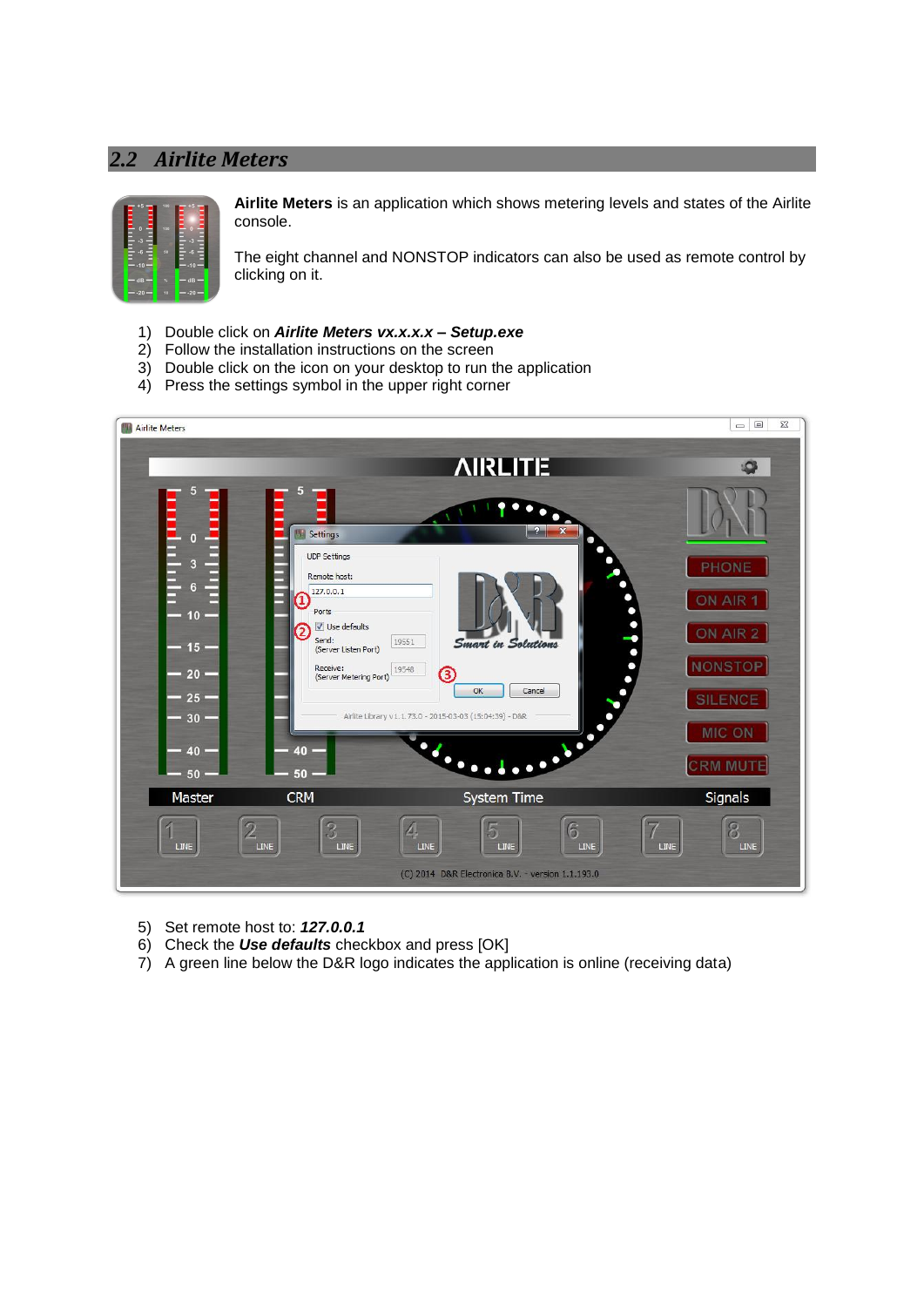### <span id="page-5-0"></span>*2.3 Airlite Configuration Manager*



**Airlite Configuration Manager** can be used to read or write configuration settings from or to the Airlite console respectively.

The entire configuration can be saved or loaded as a preset-file from the *File* menu.

- 1) Double click on *Airlite Configuration Manager vx.x.x.x – Setup.exe*
- 2) Follow the installation instructions on the screen
- 3) Double click on the icon on your desktop to run the application
- 4) Press the *Options->Communication* from the menu bar:



- 5) Set remote host to: *127.0.0.1*
- 6) Check the *Use defaults* checkbox and press [OK]
- 7) Press [READ] to read configuration settings from the console.